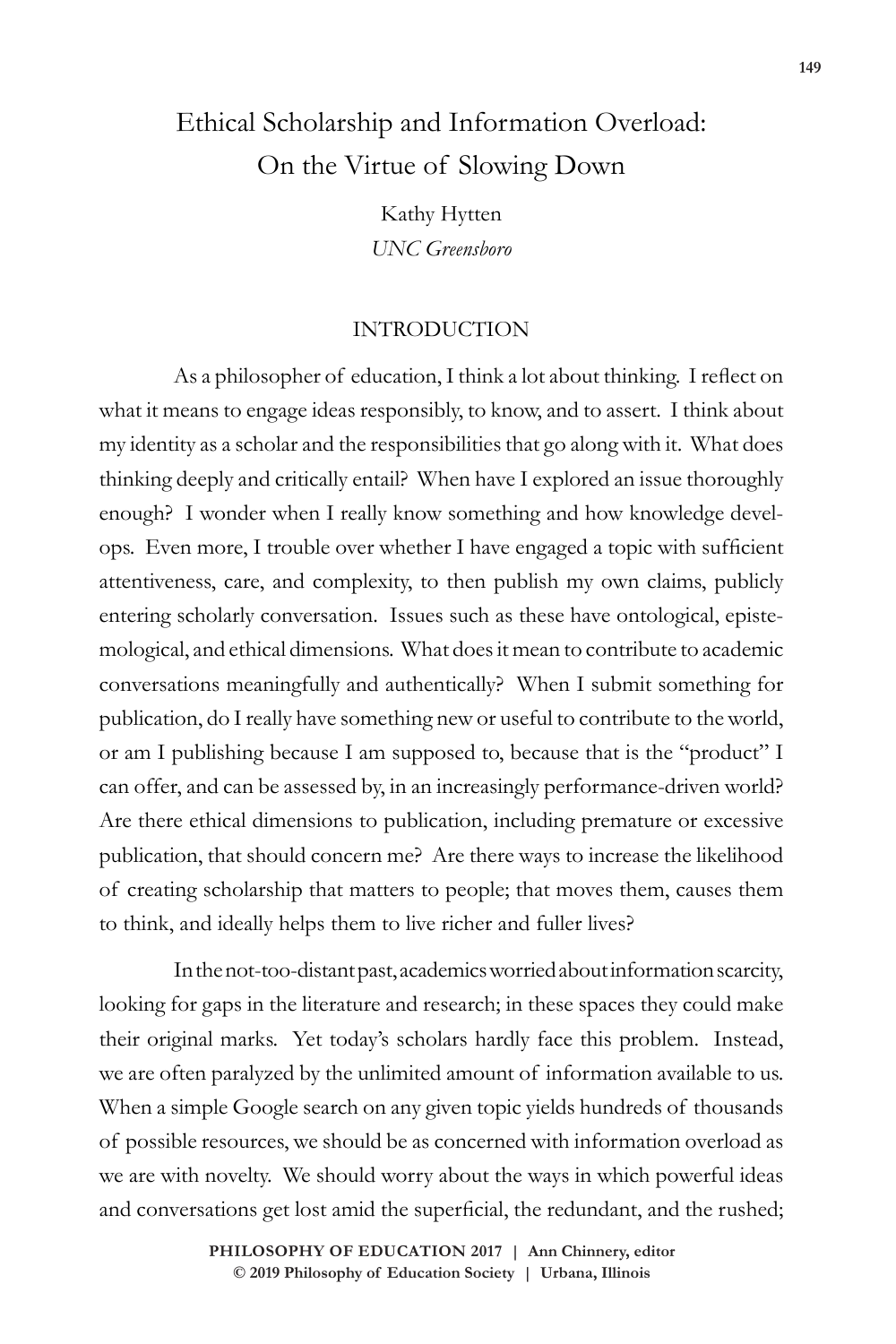all likely outcomes when we publish for the sake of publishing. While most of us are loathe to admit to hasty publishing, we nonetheless sometimes engage in this because we've internalized that, when it comes to publication, more is always better. It is one thing for journalists, bloggers, and social media junkies to rush to enter the public discourse, yet what does it mean when scholars do this too?

In this essay I reflect on the question of what it means to do ethical scholarship in an age of information overload. Drawing from slow movements, I argue for the virtues of slowing down scholarly productivity as part of creating thoughtful, careful, and ethical scholarly communities. The ethics of slow involve focusing on quality, relationships, and meaningful contributions. Slowing down is a deliberate response to troubling epistemological and ontological realities. While academics are told to publish or perish, we are buried under the dizzying array of resources that we must weed through to even gain a cursory understanding of a topic. Professors are often assessed almost exclusively by output; the more they publish, the more accolades and grants they garner, and the better they secure their cases for tenure and promotion. While we gesture toward the importance of quality in scholarship, few administrators are concerned by faculty who publish too much, who given felt pressures, find ways to spin a potentially strong article into three or four publications, or who publish a slightly different (at best) version of the same research in multiple venues (even as I recognize we do often want to write to multiple audiences). And with the ever-growing number of outlets for research, from new journals and edited books, to encyclopedias and online resources, it has become easier to find a place for almost anything we write. Yet at the same time, pressures to publish cause ontological insecurity among many scholars, particularly when there is little evidence that anyone is even reading what some of us write. It is not uncommon for our works to be cited by only a handful of people, often our students and friends (if not us, citing our own work). While we question the meaningfulness of some of our contributions, along with our own professional worth and value, we should be equally concerned about how excessive (and sometimes opportunistic) publication might complicate critical thinking for future generations. Might less sometimes be more?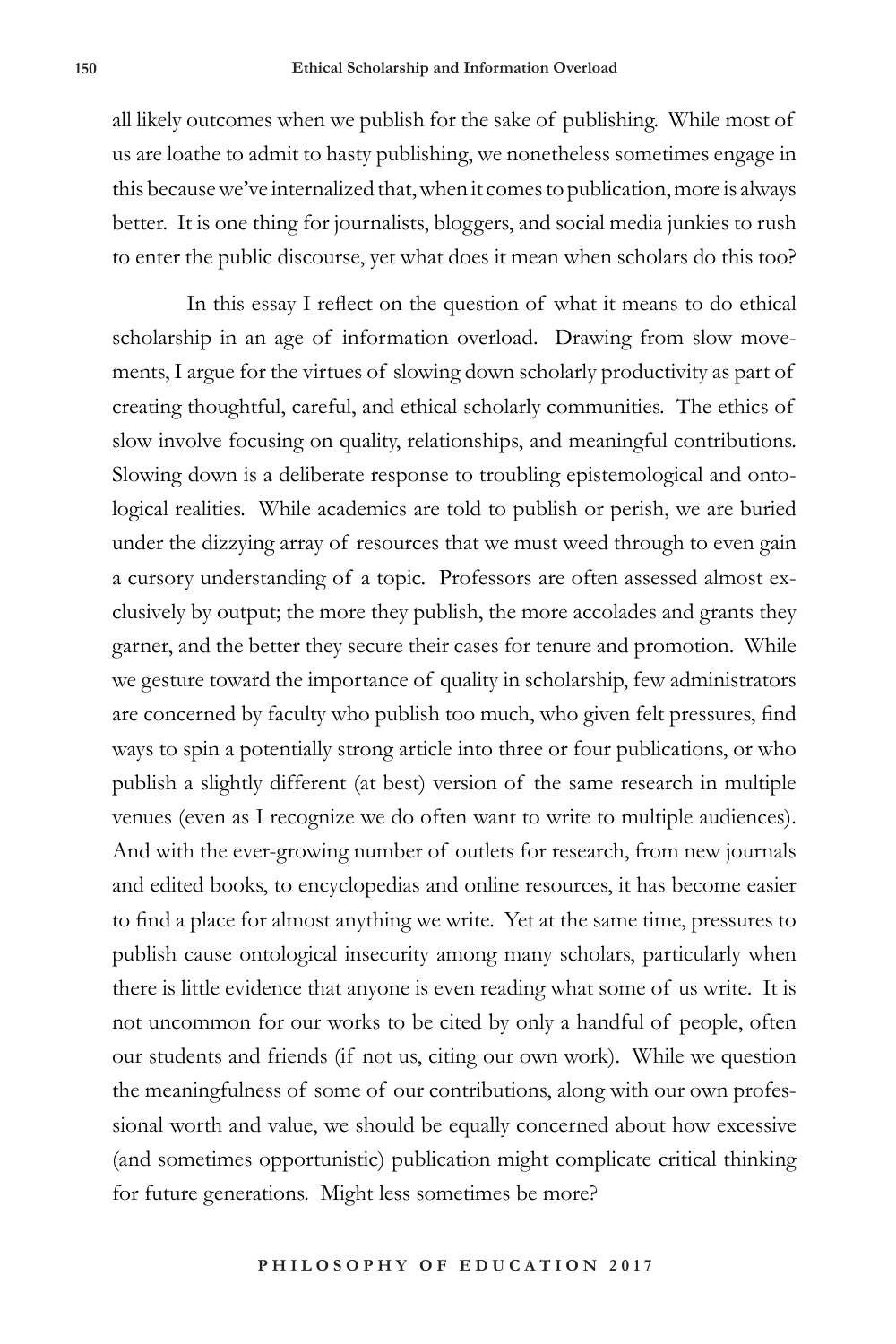#### **Kathy Hytten 151**

My argument in this essay is for the virtue of slowing down scholarly production. First, I describe the problem of information overload, both in terms of our ability to discern the consequential from the superficial, and in terms of the troubling habits of inquiry to which it leads. Second, I discuss ethical tensions related to knowledge production in a neoliberal climate. I illustrate how neoliberal values, such as productivity, speed, and competition, can lead to unhealthy scholarly practices and identities; namely, an entrepreneurial mindset towards engaging people and their ideas. Third, I draw from slow movements (e.g., slow food, slow democracy) to argue for the value of slower scholarship as an ethical stance toward inquiry. I describe the possibilities that slowing down opens up not only for individual psychological health, but also for intellectual community and vitality. I conclude by suggesting that given the nature of our work, philosophers of education are natural allies of slow movements and in the call for slower scholarship. This is because a big part of what we do is to take a step back from taken for granted assumptions, look at issues from multiple angles and perspectives, reconsider and reflect, and ultimately, when we do our best work, engage deeply rather than superficially.

## INFORMATION OVERLOAD

There is no doubt that modern technologies have made accessing information faster, easier, and more convenient than ever before. Research is now often synonymous with searching the Internet, and with the lightning speed of most Internet connections, this means we can have mountains of information at our fingertips instantaneously. Writing about living in an era of information overload, Kristin Luker asserts "that the extent of information available has begun to overwhelm the human capacity to process it."1 With the myriad choices available to read, listen to, or watch, it becomes hard to even know where to begin research. Is it any wonder that so many of us secretly read Wikipedia entries to beef up our understanding of something, if not learn it for the first time, even as we are embarrassed that we can't already talk intelligently about poststructuralism, humanism, or the ideas of Foucault? A simple search of "slow movements" on Google yields over 92,000,000 results. How is anyone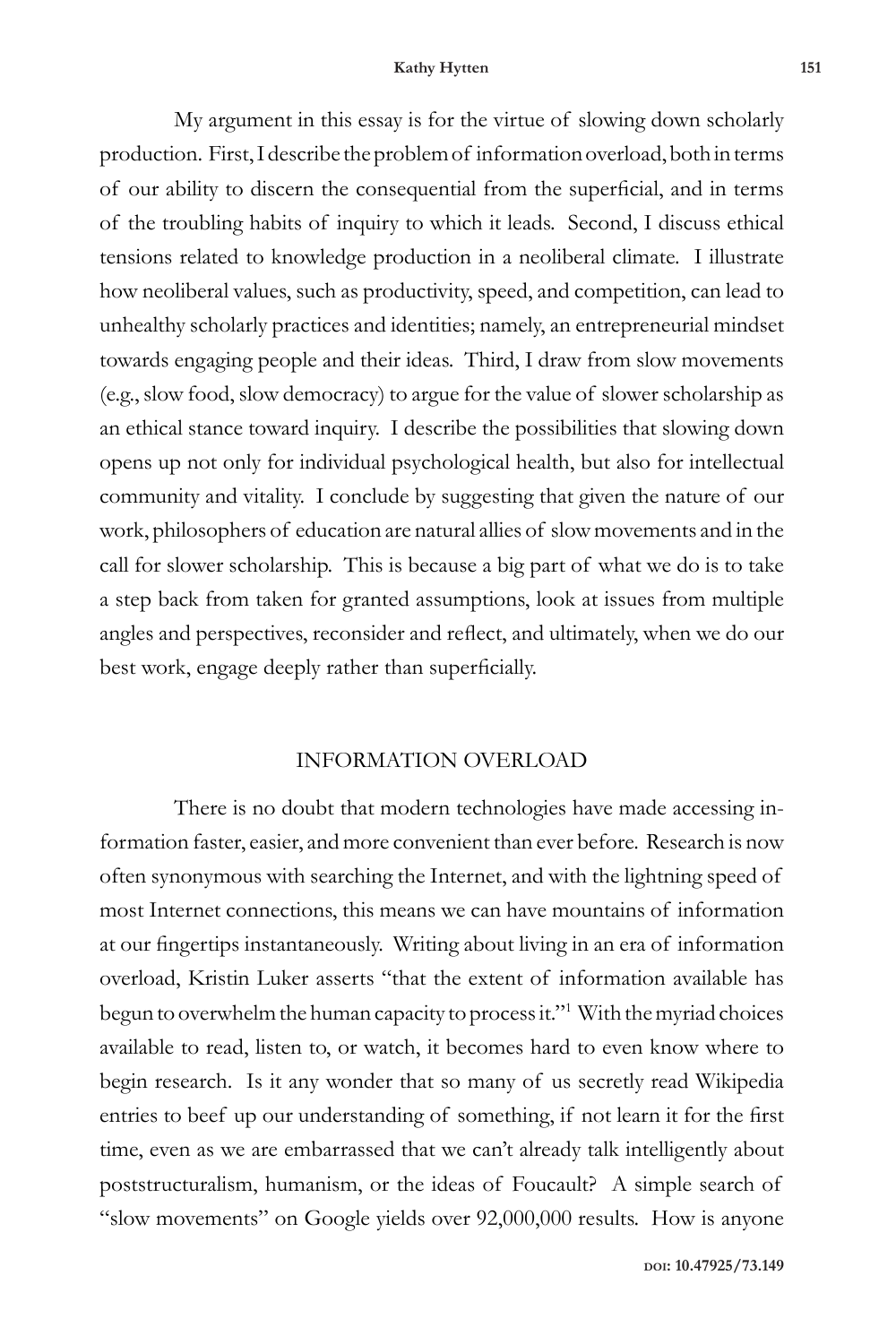supposed to reasonably sort through that morass?

Perhaps surprisingly, the sense that we are overloaded by information is not really a new phenomenon, despite scholarly approaches that presume information scarcity.2 Writing in *The Atlantic* about how academics should spend their time in the aftermath of the Second World War (once they were not needed to apply scientific thinking directly to warfare), Vannevar Bush suggested that researchers should turn their attention to creating the technology to make more accessible "our bewildering store of knowledge."3 While he no doubt would be pleased by our current capacity to digitize, catalog, and access information, prodigious rates of production are compromising our ability to understand, assess, and use all this new "knowledge." Over seventy years ago, Bush worried that information glut was bogging down scholars, who in turn were "staggered by the findings and conclusions of thousands of other workers – conclusions which … [they] cannot find time to grasp, much less remember, as they appear."4 The even greater catastrophe, he lamented, was the fact that "truly significant attainments become lost in the mass of the inconsequential."<sup>5</sup> As any of us who do research in the current era know, weeding the meaningful and the compelling from the overwhelming volume of sources we might consult is no easy task.

One of the most significant problems connected to information overload is it leads to problematic habits of inquiry. I'm sure most of us are familiar with all-too-common random and haphazard research strategies: picking a few broad search terms; plugging them into Google; printing off a pile of articles that are freely available among the first few pages of hits; quickly skimming those articles (perhaps cherry-picking some quotes that sound smart, never worrying too much about the context around them); formulating one's understanding largely based on reading only the abstract, introduction, and conclusion carefully; and then making claims, often surprisingly confidently. Troubling this trend, Andrea Schlesinger argues that the abundance offered by the Internet leads to superficial inquiry, and results in poor "habits of mind characterized by a dangerous lack of discernment."6 In a culture of "information drive-by," we lose a sense that research requires work: time to read, synthesize, analyze,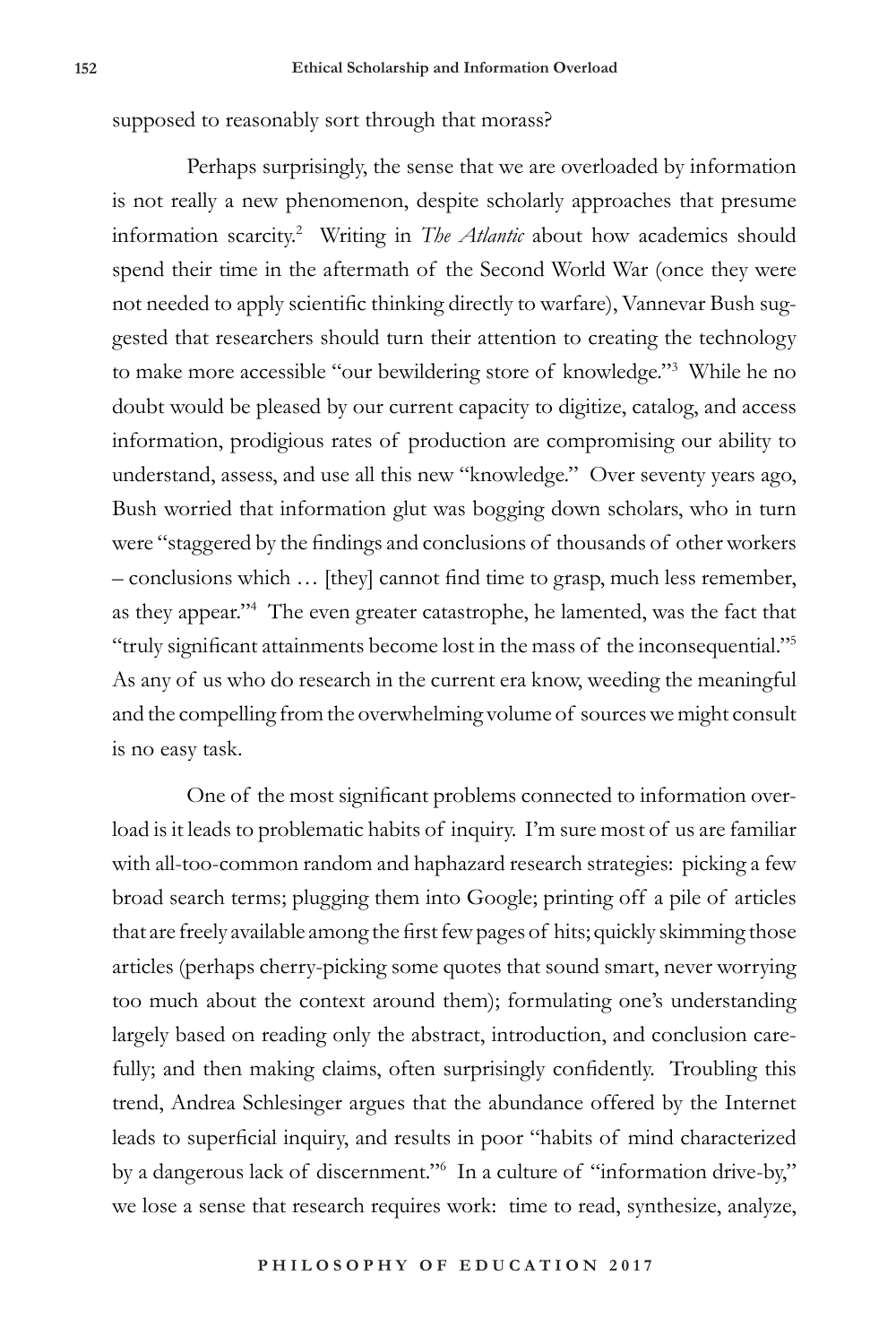#### **Kathy Hytten 153**

question, connect, deliberate, write, edit, solicit feedback, and collaborate. It also requires careful, responsible, ethical engagement with others and their ideas.

One of the antidotes to poor habits of inquiry is to teach students how to engage people and ideas with thoroughness and care, and hold scholars accountable to doing so as well. Indeed, this is our responsibility, since as David Levy suggests, universities are in many ways "our culture's think tanks – the one place in the culture, supposedly, where deep study and reflection are not only sanctioned, but encouraged and taught."<sup>7</sup> As we help students learn to slow down, carefully attend to ideas, and identify well-researched scholarship, we ought to at the same time reflect on our own scholarly habits. For many of us, we should also be slowing down our pace of scholarly production in service to more careful engagement with existing scholarship and more meaningful contributions. It is unethical to continue to add, indiscriminately, to information overload. Moreover, slowing down might also address some of the ontological insecurity many us feel in the face of the culture of speed in the academy.

Ontological insecurity occurs when we lose sight of meaningfulness in our activities, and when the push for quantity trumps thoughtful consideration of quality. Stephen Ball writes that focusing on outcomes leads to uncertainty "about the reasons for actions."<sup>8</sup> For example, do we publish "because it is important, because we believe in it, because it is worthwhile? Or is it being done ultimately because it will be measured or compared? It will make us look good!"<sup>9</sup> Thinking about ontological forms of professional insecurity, I am curious how many of us look at some of the things we have published over our careers and wonder if they really mattered; if we published them because we actually had something important to contribute, or, if we found something to say and somewhere to say it because we knew it was required. Why do so many of us think we could and should be publishing more, even as it often means we are reading less, working in isolation, and spending less time on other aspects of our work that may bring us more joy and sense of purpose, like teaching and service? Clearly some (if not many) of our choices are in reaction to systemic pressures. The growth of a neoliberal audit culture has meant quantity, which is easy to measure, often seems more important than quality. Indeed, quantity is typically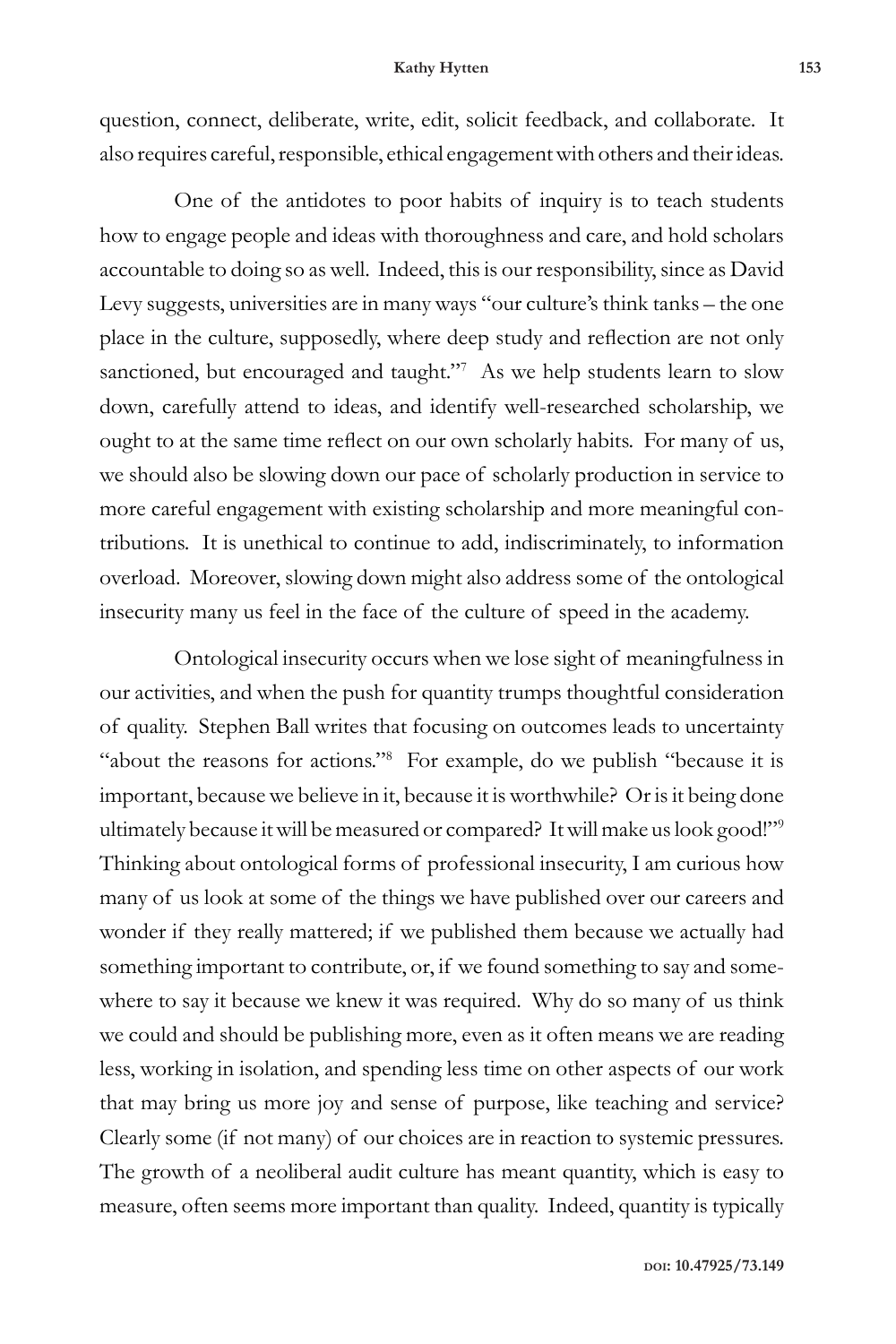rewarded (in promotion decisions, merit pay, prestige), while we rarely ever talk about notions of sufficiency or even superfluousness. We almost never hear anyone encouraging us to aim for less, or to reach "for the minimum numbers necessary to achieve important benchmarks," as part of focusing on quality and scholarly relationships.<sup>10</sup> No doubt neoliberal values related to productivity, efficiency, and competition have not only fueled information overload, but also created complications, if not disincentives, for engaging in ethical scholarship.

## ETHICS AND KNOWLEDGE PRODUCTION

How did we get to this place where many of us are writing furtively and (however consciously) trying to publish as much as we possibly can? A neoliberal approach to scholarship creates unethical practices in terms of knowledge production. Why work slowly and deliberately on one potentially valuable contribution to a scholarly field when it might look better if we whip off four articles on the same topic instead? I realize that in some contexts quality really does matter, and haste is discouraged, but I suspect they are becoming rarer than we realize. The ways in which institutions of higher education have increasingly adopted marketplace values and neoliberal logics are familiar.<sup>11</sup> Students are now clients, the humanities are on the decline, while technical majors that lead to specific jobs are growing, and the research that most occurs is that which is funded, often by private sources with a vested interest in the outcomes of that research. We now talk about the "knowledge economy," as if the only purposes for engaging ideas are instrumental and the only way we can measure their value is quantitatively: research dollars generated, numbers of citations, publication impact factors. Rarely are larger purposes for education – the cultivation of habits of empathy, imagination, compassion, and democracy, for example – discussed. Magda Lewis paints a troubling picture of contemporary students who assess the worth of their education not in terms of their own development as thinkers and community members, but in light of whether their credentials can easily be parlayed into a high-paying job. She argues that "the language of the market place imagines not an intellectually informed and politically disquieted student ready to grapple with the challenges of the status quo," but instead someone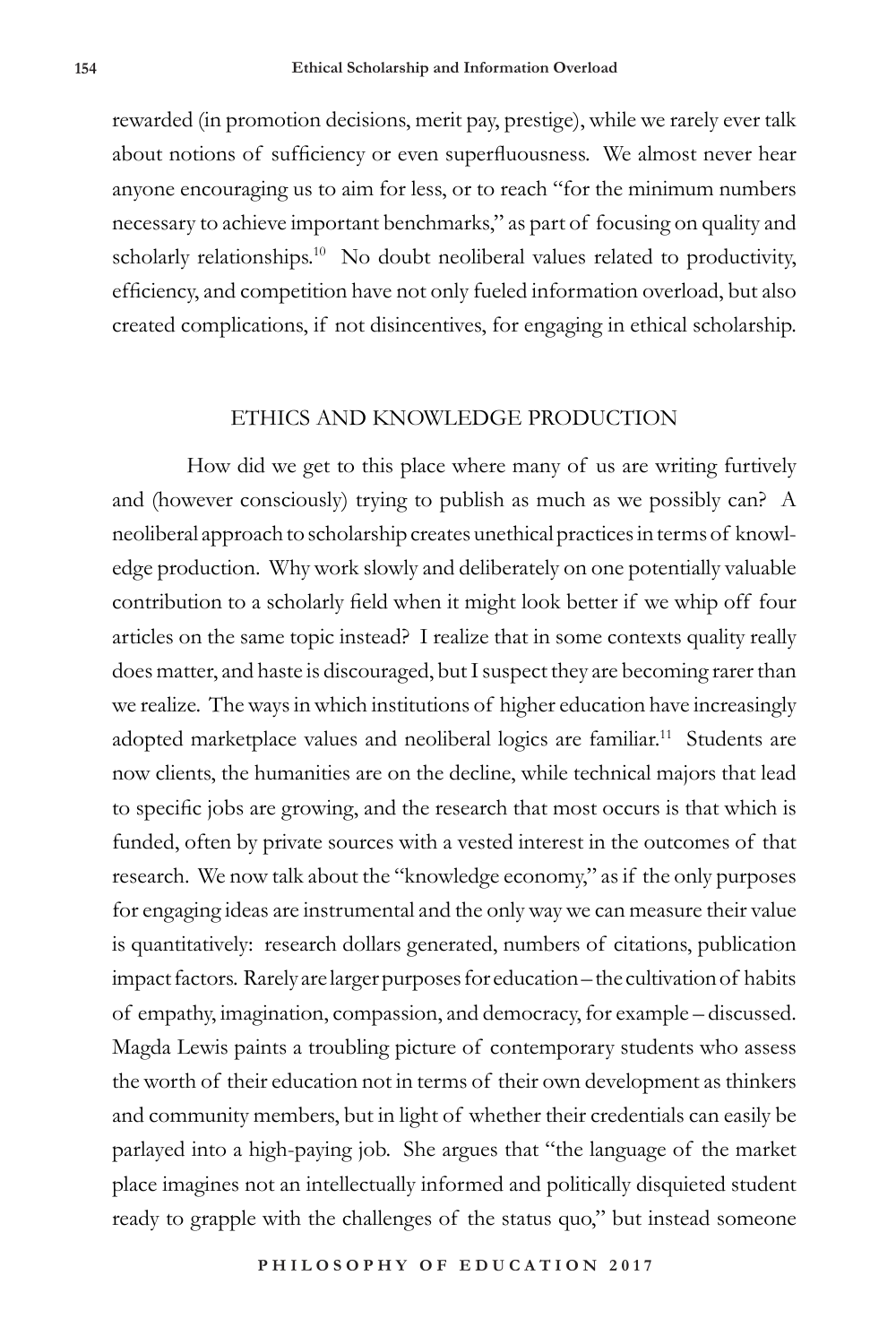#### **Kathy Hytten 155**

who considers knowledge "as a commodity to be acquired, to be horded and ultimately to be bartered in the marketplace of salaries and prestige."<sup>12</sup>

Just as students now tend to come to higher education dwelling on the instrumental usefulness of their degrees, a culture obsessed with performance narrowly defined leads to a similarly "unhealthy subjectivity among academics," as we are implicitly (and sometimes overtly) pushed to refashion our "subjectivities in alignment with the values of individualism, entrepreneurialism and market competition."13 Practically, this means we obsess about quantity; overstate and oversell the value of our work (especially when the carrot of merit pay, however meager, is dangled); tailor our research interests towards that which can get funded; consider research funding as an end in and of itself; see our colleagues as competitors (whose success threatens our own) rather than collaborators within a community of scholars; and ultimately learn that we can, and should "become more than we were and be better than others – we can be 'outstanding', 'successful,' 'above the average'."14 Entrepreneurial scholars embrace values of competition, productivity, and performativity, which are certainly "very different from the older ethics of professional judgement and co-operation."15

So what are the ethical challenges we face as scholars in a culture obsessed with easily measurable outputs, where "more is better" is rarely questioned? Epistemologically, it is hard to tell if we are deepening knowledge or contributing to confusion. Our relationships to others and their ideas shift when we focus on outputs. No longer do we have time to carefully and responsibly engage other scholars and their work, nor do we seek substantive feedback from others as we develop our ideas. Instead, too often we read quickly only sources that support what we already believe (we need to be expedient after all), pick out passages to cite that bolster our ideas without carefully attending to context, string together long lists of citations as part of illustrating our scholarly acumen (whether we have read them or not), write to increasingly narrow and specialized audiences, and submit ideas before trying them out with colleagues. In contrast to knowledge as a public good, it becomes a commodity shared by specialists who read, react to, and publish responses to each other's work, often operating within relatively small circles of scholarly familiarity.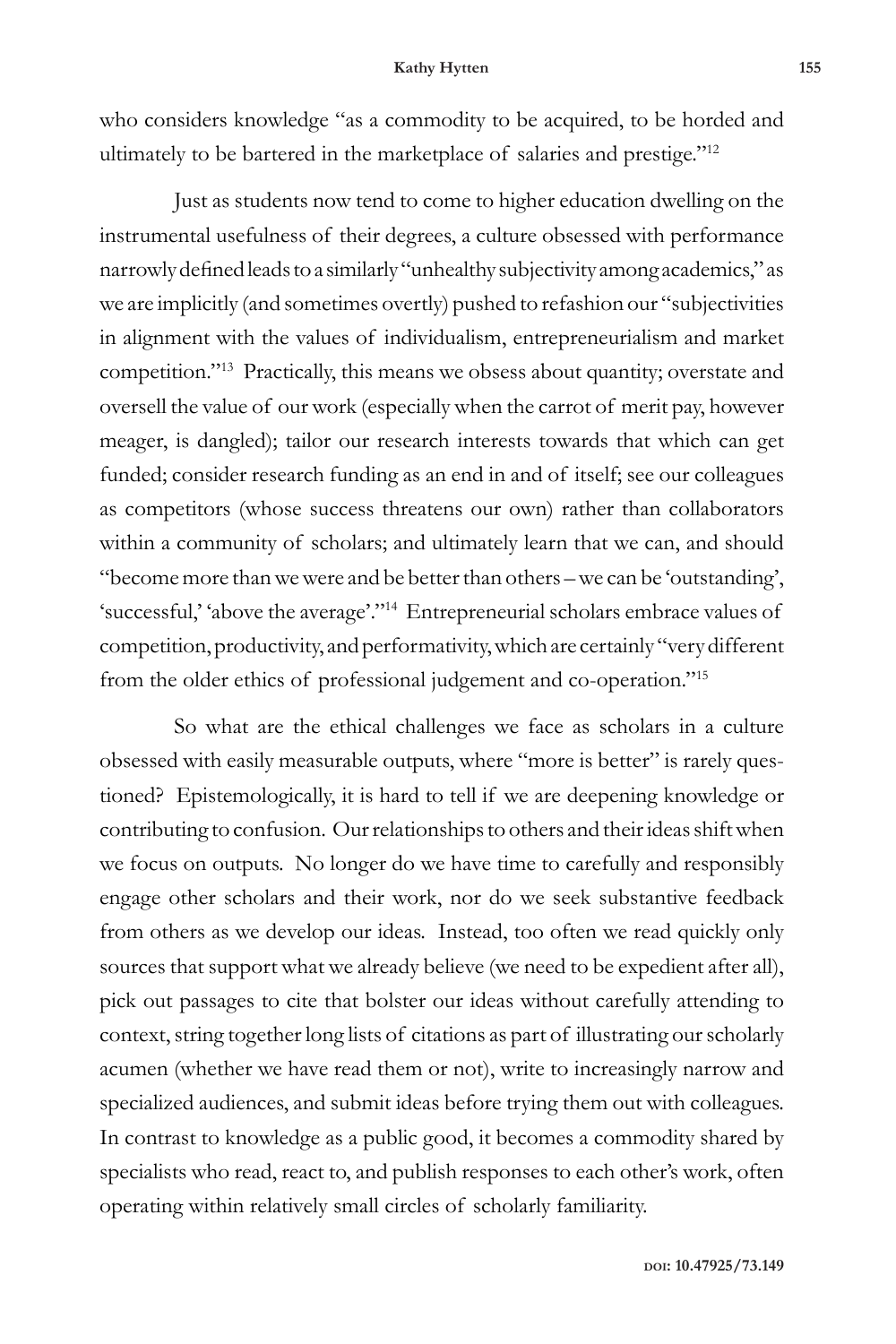Pressures to produce also complicate our ability to develop healthy and ethical academic identities. Consider, for example, what we might *not* be doing when we are overly focused on producing: meeting with students and helping them to work through their ideas, updating our teaching materials so we stay current and relevant, taking service responsibilities seriously, sharing our research with broader publics, reading scholarship that is not directly related to our own, participating in social movements, and providing feedback on other's work. All of these activities help us to develop ethical relationships with others, that is, relationships where we treat people as if they and their thoughts matter, and we believe that it is important to engage them with care, respect, and attentiveness. Balance, responsiveness, and collegiality are at odds with a culture of speed. Alternatively, slowing down, as Maggie Berg and Barbara Seeber argue in their popular manifesto *The Slow Professor*, "is about allowing room for others and otherness. And in that sense, slowing down is an ethical choice."16 Slowing down supports a vision of more genuine scholarly community, which involves working with others to make ideas matter, not competing with others for artificially limited rewards.

## THE VIRTUES OF SLOW

The call for slow scholarship is part of a larger cluster of slow movements, the most well-known of these being slow food. The slow food movement began in response to the rapid growth of fast food as the increasing default by families feeling harried and over-extended, always rushing every aspect of their lives.17 Slowing down in this context means taking time to prepare food, using fresh and local ingredients whenever possible, unplugging during meals, conversing and connecting, and restoring pleasure to a necessary daily ritual. Other slow movements followed: slow cities, slow democracy, slow medicine, slow parenting. Importantly, movements towards slow are not necessarily about doing less, or about being lazy, or even about pace; rather, they are about occupying and controlling time differently. Carl Honoré describes slow as a philosophy and way of being. In contrast to fast life, characterized by words like "busy, controlling, aggressive, hurried, analytical, stressed, superficial, [and]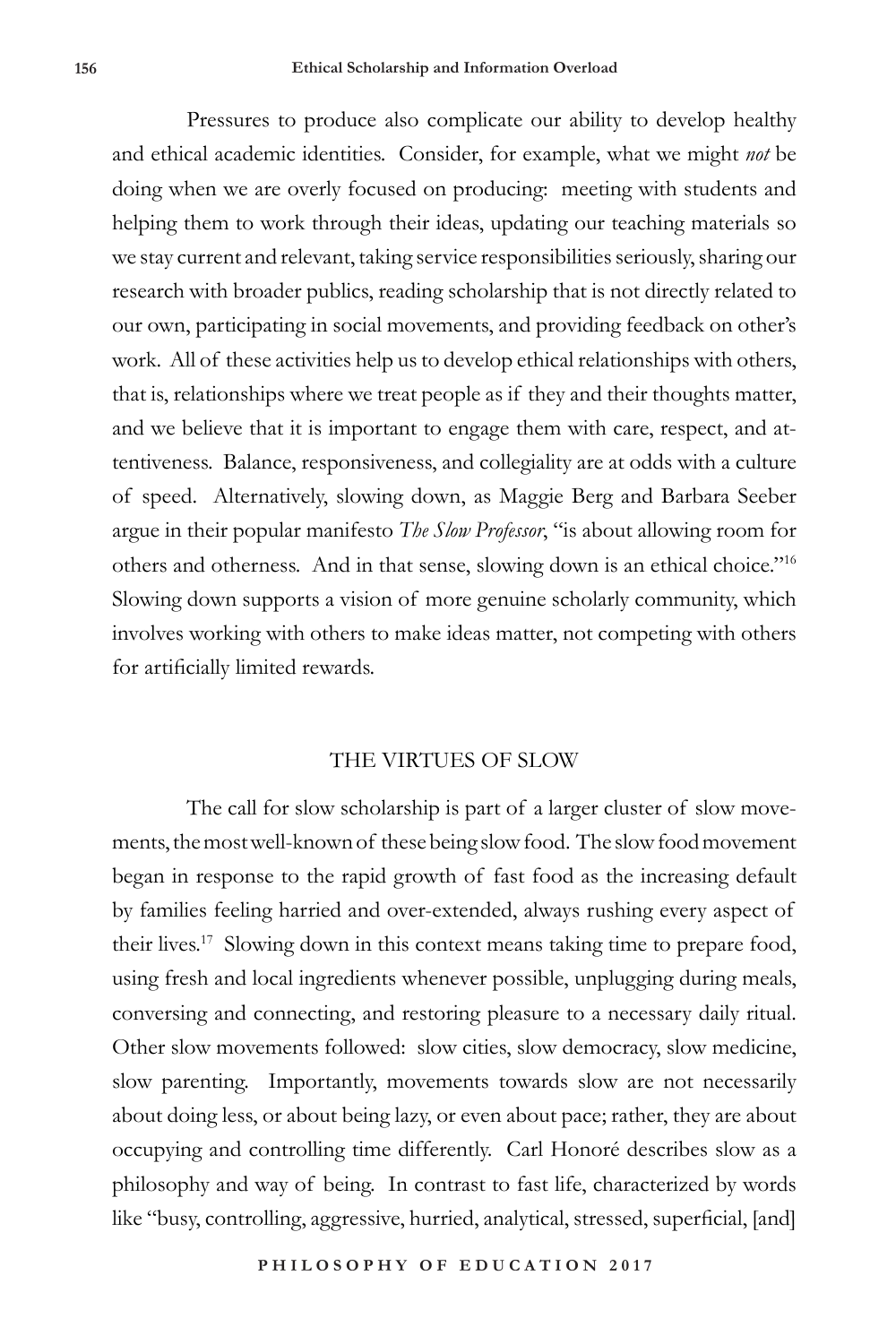impatient," slow reflects a different, more ethical orientation toward the world: "calm, careful, receptive, still, intuitive, unhurried, patient, reflective, quality-over-quantity. It is about making real and meaningful connections – with people, culture, work, food, everything."18 Slowness involves living mindfully and being present with others; it entails using our time in ways that we deem worthwhile and meaningful, and not simply to respond to perceived external pressures.

A central idea shared by all slow movements is a desire to take more ownership over time. Too many of us live highly-stressful, anxiety-ridden, over-extended, and distracted lives, struggling to keep up with the myriad ways in which we are bombarded with information, stimulation, and expectation from every direction. In reflecting on his own Internet-addicted life in a recent *New York Magazine* article, Andrew Sullivan powerfully laments that he "used to be a human being," yet his obsession to stay up with information, to respond to social media, to publish a daily blog, and to churn out his own thoughts, left him broken – isolated, in poor health, suffering, and feeling out of control.<sup>19</sup> His story is familiar in academic circles. Under pressure to complete so many different personal and professional tasks in any given day, we do none of them well, self-medicating in all sorts of ways to keep up, becoming less human in the process. In moments of lucidity, we recognize the madness of always trying to do more to stay afloat, while hoping to get ahead, and face existential crises of worth. If nobody ever cites a paper I publish, what does that say about me? Honoré suggests that "inevitably, a life of hurry can become superficial. When we rush, we skim the surface, and fail to make real connections with the world or other people."20 Couple this with a neoliberal output culture, and we begin to value products over processes, publications over people, neglecting "all the things that bind us together and make life worth living – community, family, friendship."21 We also compromise the quality and usefulness of the knowledge we produce.

Much of the writing about slowing down is about cultivating life balance and psychological health. It is about mindfulness, contemplation, relationships, and sanity. It is often coupled with discussions of self-care and intentional,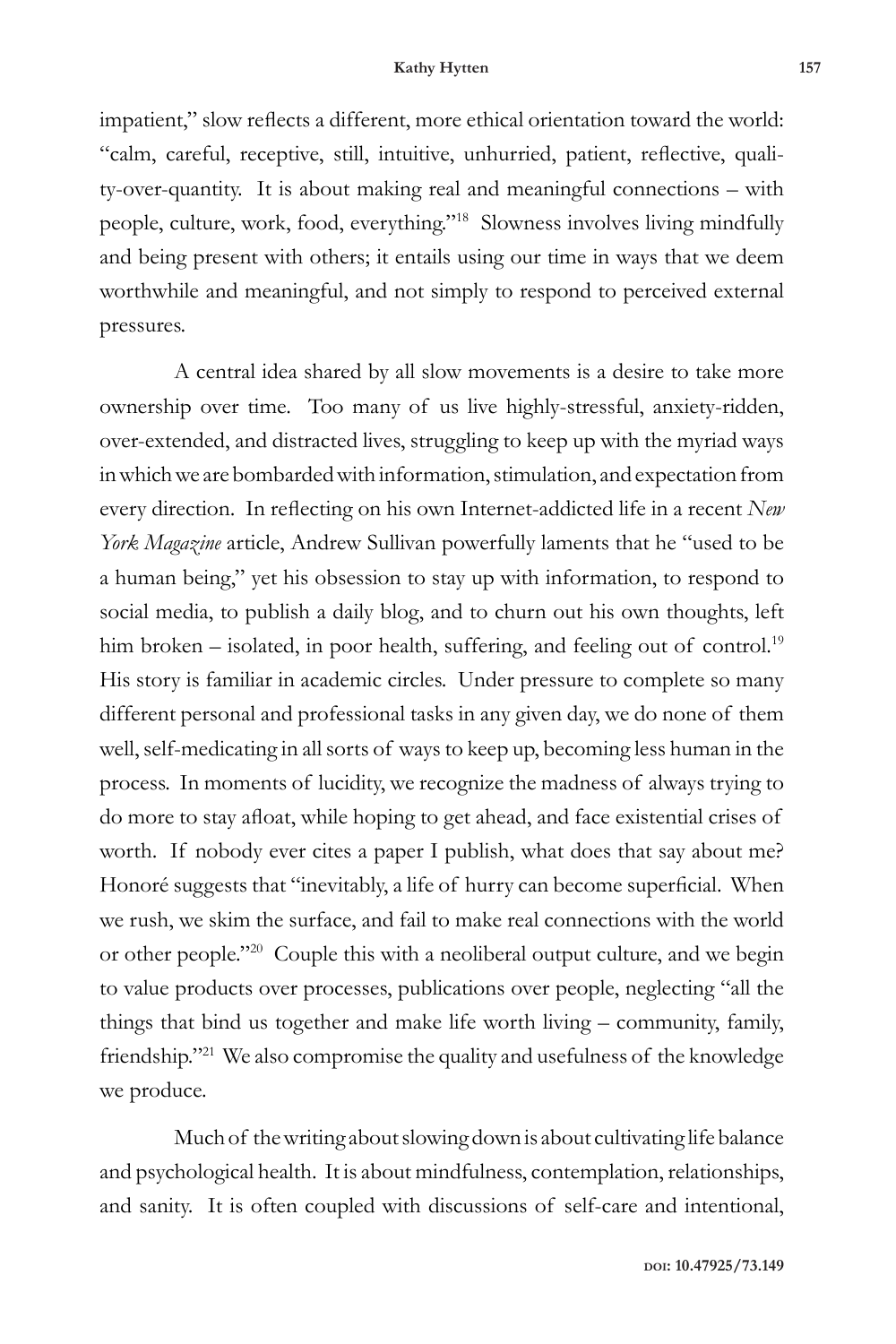joyful living. While the individual benefits of slowing down are notable, I am particularly interested in the possibilities opened up when we seriously consider slowing down as scholars. In some ways doing so is a deliberate form of resistance to neoliberal values, and concurrently a way to imbue our scholarship with greater care, thoughtfulness, and purpose. Berg and Seeber write that "slowing down is about asserting the importance of contemplation, connectedness, fruition, and complexity … It gives meaning to thinking about scholarship as a community, not a competition."22 Focusing on quality rather than quantity is an ethical choice. Slowing down opens up spaces for scholars to spend more time working with colleagues, developing ideas, engaging broad publics, reading, listening, and providing feedback. Genuine inquiry should be time-consuming, and should involve experimentation, risk-taking, and creativity, all of which can be antithetical to an output mentality. Given that universities "ought to be … institutions committed to the cultivation of the deepest forms of thinking of which human beings are capable,"<sup>23</sup> we should slow down enough to be as deliberate, reflective, and present as possible in our work and with others. Slowness is not "a good in itself," as Rebecca Solnit suggests, but it is valuable "because of all that it makes room for, the things that don't get measured and can't be bought,"<sup>24</sup> including awe, mystery, subtlety, wonder, pleasure, and purpose. It makes space for academic community. Ultimately, slowing down is an ethical, ontological, and epistemological stance toward creating careful and purposeful scholarship at a time when we are swimming amid information overload and a rhetoric of more is always better.

### FINAL THOUGHTS: SLOW PHILOSOPHY

One of my purposes in writing about the virtues of slowing down (the irony of publishing a piece that is at least, in part, about publishing less notwithstanding) is to be provocative. It is to encourage us to think about what we do, the academic realities that we help to make and remake through our performances, and what it means to be purposeful in our choices related to how we spend our time. Slowing down is both for our personal sanity and for the intellectual vitality of our fields. It serves none of us well when we value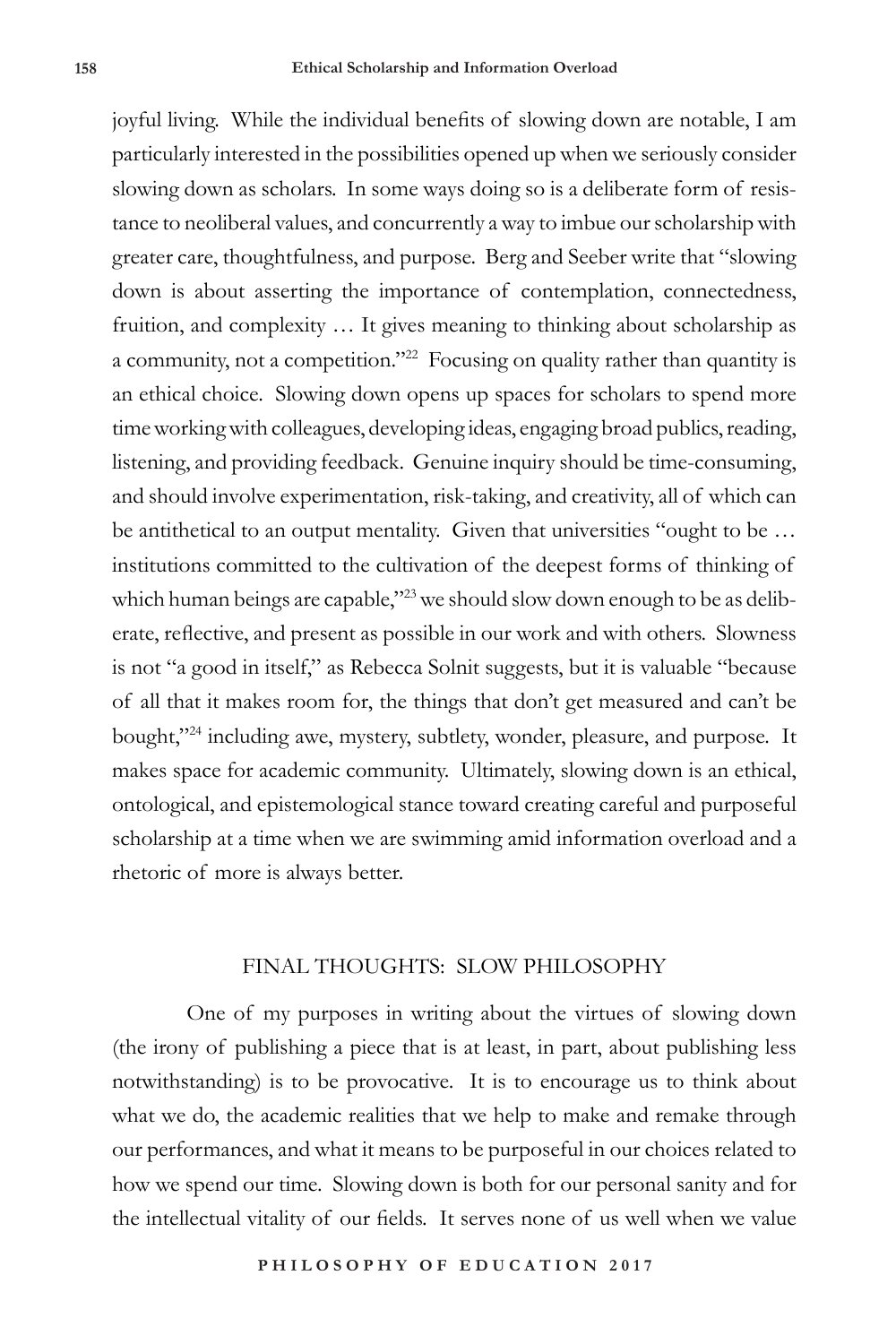quantity above quality; when we are careless about teaching, service, program development, and responsibilities to others; or when we think opportunistically about scholarship (though I do recognize graduate students and faculty on the tenure track face a unique set of pressures to publish and market themselves). In an era of information overload, we ought to be reflective about how, when, and where we add our voices and contributions, and in what forms. Slowing down, for example, might mean publishing less in scholarly journals and using the time this could free up to make our insights more accessible to wider audiences, "amplifying the potential impact of our scholarship rather than moving on to the next product that 'counts' to administrators."25 It might mean collaborating more, or spending more time mentoring students and junior colleagues. It might mean workshopping our ideas before sending them out for review, and committing to writing developmental reviews of others' work. It certainly means greater potential for balance, sanity, meaningfulness, and purpose.

The call to slow down ought to resonate with philosophers. How often do we metaphorically encourage others to stop and think: to read attentively, ask deep questions, and explore deliberately and openly? Philosophy entails disrupting normal routines, looking at ideas from different perspectives, and engaging complexity. This careful and reflective thinking takes time, the very thing that so many of us feel eludes us, and does indeed elude us if we are seduced by the enticements of the fast world. In the end, slow, in the context I am calling for, is tantamount to careful, mindful, reflective, communal, and deliberate. Philosophical thinking requires us to slow down. Slowing down is good for us as individuals, colleagues, and knowledge producers. Slow does not mean idle; rather, it provides a space for meaningfulness and for genuine inquiry. This is precisely why Harvard Dean, Harry Lewis, admonishes new students to slow down and get more by doing less: "Empty time is not a vacuum to be filled: it is the thing that enables the other things on your mind to be creatively rearranged, like the empty square in the 4x4 puzzle which makes it possible to move the other 15 pieces around."26 Time is what makes meaningful knowledge production and responsible academic life possible. Slowing down so as to occupy academic time mindfully is thus an ethical choice.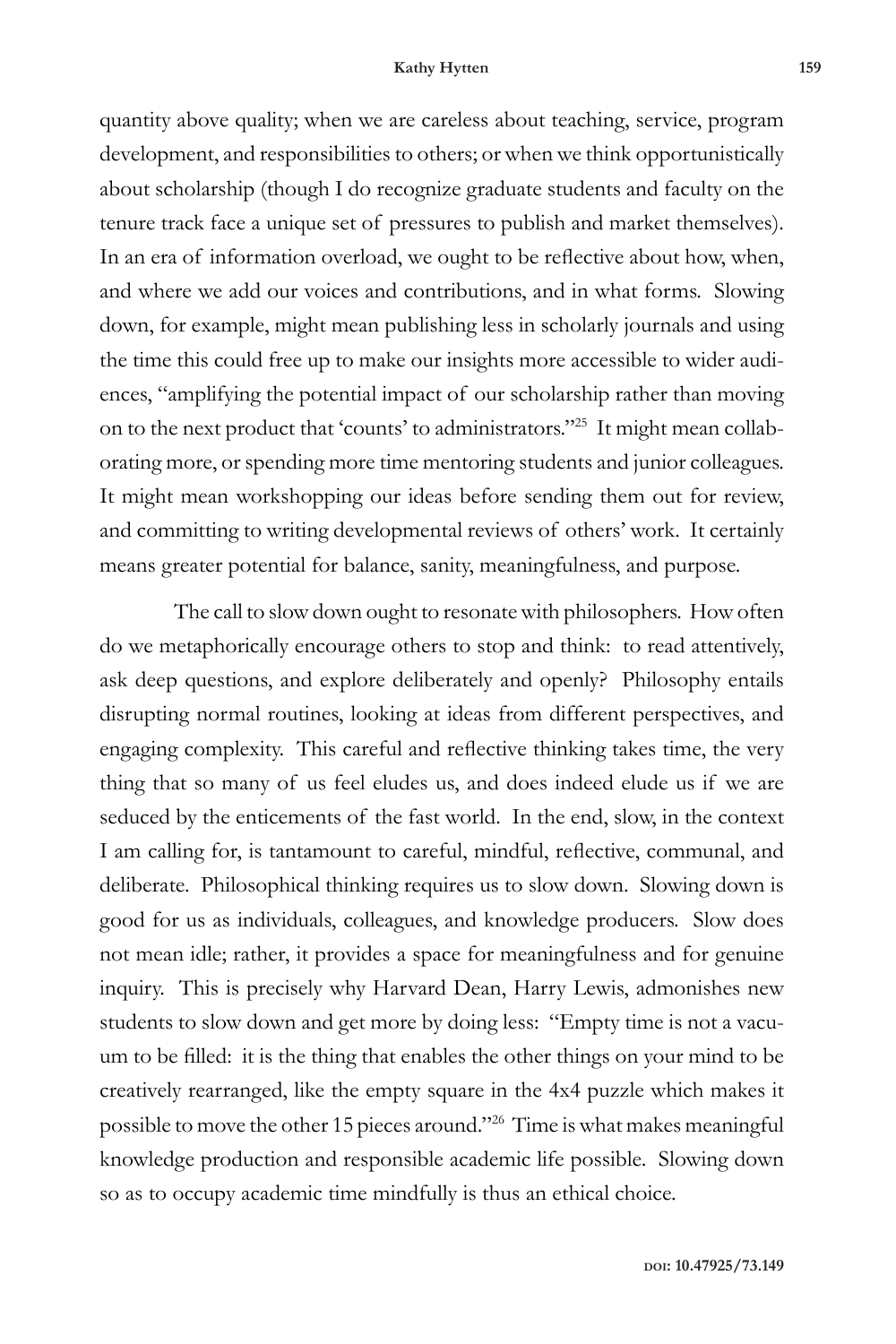1 Kristin Luker, *Salsa Dancing into the Social Sciences: Research in an Age of Info-Glut* (Cambridge, MA: Harvard University Press, 2008), 9.

2 In describing the challenges of doing a literature review in our contemporary era, Luker (see note 1) contrasts the information scarcity of the past with information overload in the present.

3 Vannevar Bush, "As We May Think," *The Atlantic* (July, 1945), http://www. theatlantic.com/magazine/archive/1945/07/as-we-may-think/303881/.

4 Ibid., paragraph 5.

5 Ibid.

6 Andrea Batista Schlesinger, *The Death of Why: The Decline of Questioning and the Future of Democracy* (San Francisco, CA: Berrett-Koehler Publishers, Inc., 2009), 61.

7 David M. Levy, "No Time to Think: Reflections on Information Technology and Contemplative Scholarship," *Ethics and Information Technology* 9, no. 4 (2007): 237-249, 247.

8 Stephen J. Ball, "The Teacher's Soul and the Terrors of Performativity," *Journal of Educational Policy* 18, no. 2 (2003): 215-228, 220.

9 Ibid., 220.

10 Aiming for less is what Alison Mountz, Anne Bonds, Becky Mansfield, Jenna Loyd, Jennifer Hyndman, Margaret Walton-Roberts, Ranu Basu, Risa Whitson, Roberta Hawkins, Trina Hamilton, and Winifred Curren, call for in "For Slow Scholarship: A Feminist Politics of Resistance through Collective Action in the Neoliberal University," *ACME: An International E-Journal for Critical Geographies* 14, no. 4 (2015): 1235-1259, 1253. Mountz et al. argue that we should challenge the culture of performativity and embrace saner, and slower, research norms, suggesting that we should think in terms of being good enough, not perfect.

11 See, for example, Henry A. Giroux, *Neoliberalism's War on Higher Education*  (Chicago, IL: Haymarket Books, 2014); Magda Lewis, "More Than Meets the Eye: The Under Side of the Corporate Culture in Higher Education and Possibilities for a New Feminist Critique," *Journal of Curriculum Theorizing* 21, no. 1 (2005), 7-25; and Martha C. Nussbaum, *Not for Profit: Why Democracy*